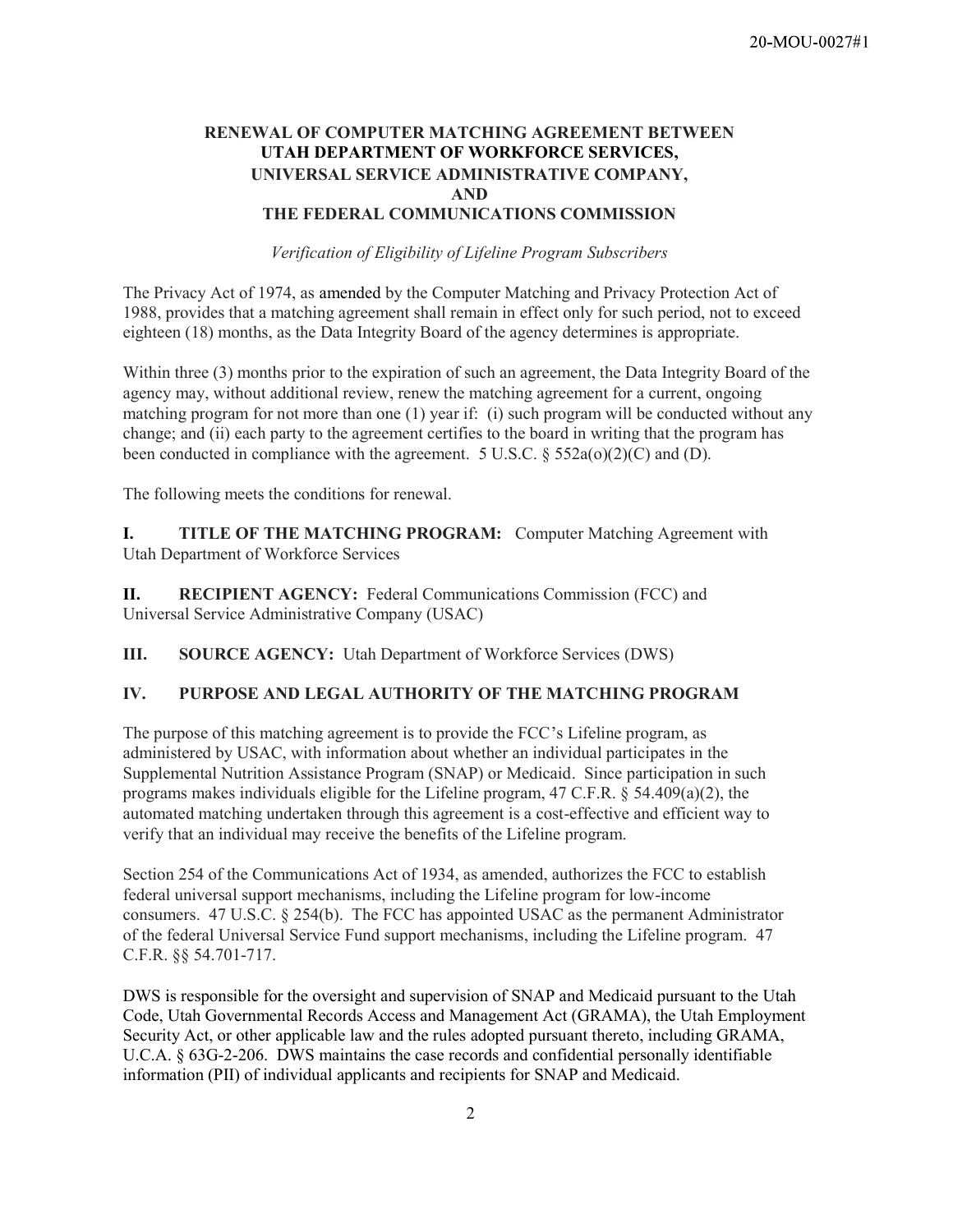## V. EFFECTIVE PERIOD OF THE MATCHING AGREEMENT

The current effective period of the matching agreement is April 19, 2020 through October 18, 2021.

### VI. EFFECTIVE PERIOD OF THE RENEWAL OF THE MATCHING AGREEMENT

Upon execution of the certification by the parties and approval of the Data Integrity Board of the Federal Communications Commission, the effective period is renewed for the period of October 19, 2021 through October 18, 2022.

### VII. AGENCY CERTIFICATION

As designated representatives of the agencies participating in the matching program, we certify that: (i) the matching program will be conducted without change; and (ii) the matching program has been conducted in compliance with the current agreement.

Kevin Burt Kevin Burt (Jul 7, 2021 13:08 MDT)

Casey Cameron Executive Director Utah Department of Workforce Services

# 07/07/2021

Date

# A. Source Agency B. Recipient Agencies



 $LCE$  10:56:44 -04'00' Digitally signed by James Lee Date: 2021.07.21

James Lee Acting Vice President, Lifeline Universal Service Administrative Company

Date

\_\_\_\_\_\_\_\_\_\_\_\_\_\_\_\_\_\_\_\_\_\_\_\_\_\_\_\_\_\_\_\_\_ Mindy Ginsburg

Mark Stephens Managing Director, Federal Communications Commission

# \_\_\_\_\_\_\_\_\_\_\_\_\_\_\_\_\_\_\_\_\_\_\_\_\_\_\_\_\_\_\_\_ July 27, 2021

Date